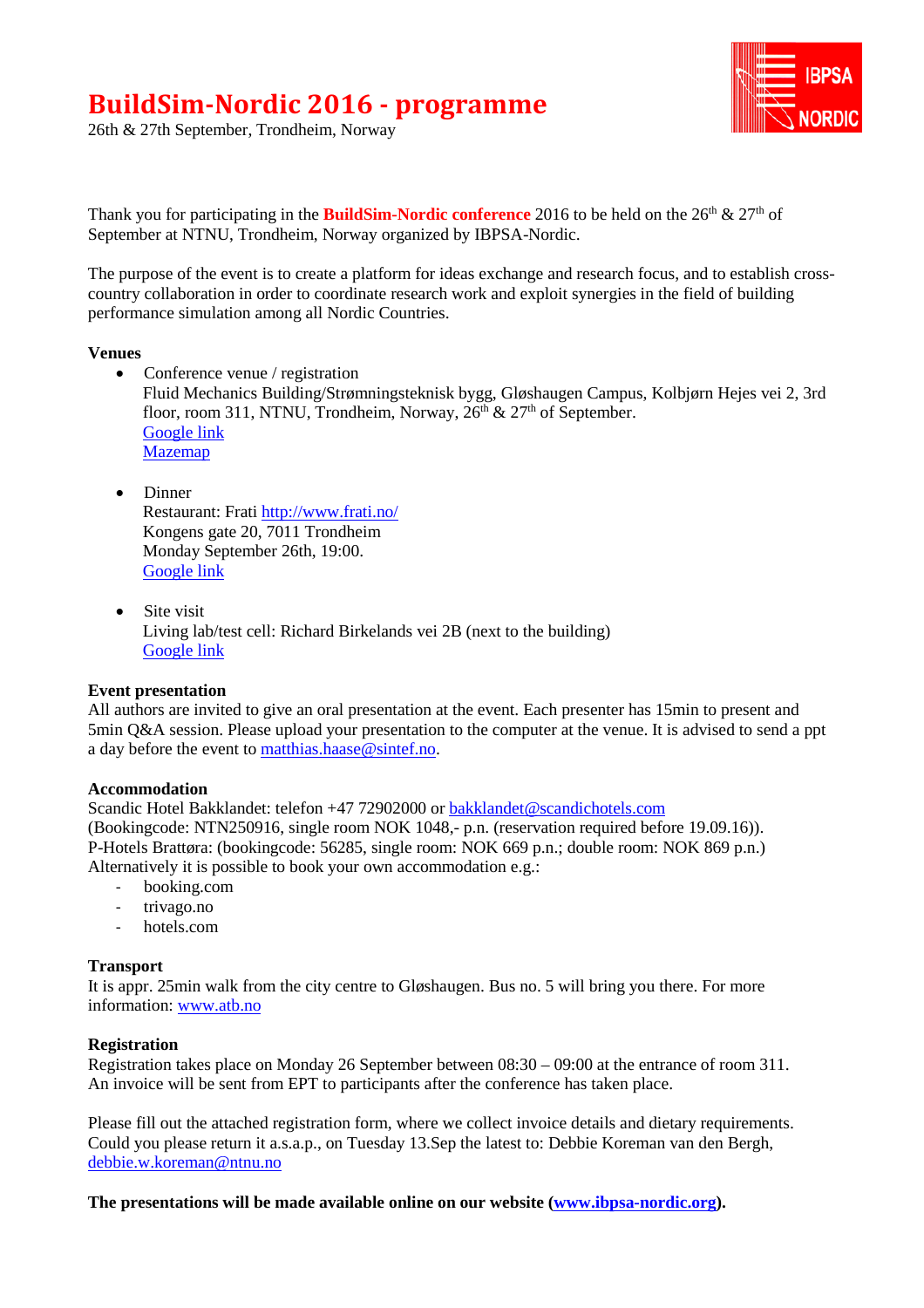26th & 27th September, Trondheim, Norway



## **Monday 26.09. morning**

**08:30 – 09:00 Registration**

#### **09:00 – 09:15 Welcome notes (Prof Novakovic)**

### **09:15-10:15 session 1 – parametric studies**

| <b>Time</b>     | Title                                          | <b>Name</b>  | <b>Affiliation</b> |
|-----------------|------------------------------------------------|--------------|--------------------|
| $09:15 - 09:35$ | Assessment of Climate Change Robustness of a   | Moazami      | <b>NTNU</b>        |
|                 | Deep Energy Retrofit Design of an Existing Day |              |                    |
|                 | Care Centre                                    |              |                    |
| $09:35 - 09:55$ | Influence of energy-efficient renovation on    | Blomsterberg | Lund               |
|                 | energy use and thermal comfort in Swedish      |              | University         |
|                 | single-family residential buildings from the   |              |                    |
|                 | <b>Million Program</b>                         |              |                    |
| $09:55 - 10:15$ | A tool for multi-parameters assessment of      | Lolli        | <b>SINTEF</b>      |
|                 | environmental impact in buildings              |              |                    |

#### **10:15-10:30 coffee break**

#### **10:30-11:30 session 2 – occupant behavior Chair: Prof Novakovic**

| <b>Time</b>     | Title                                            | <b>Name</b>     | <b>Affiliation</b> |
|-----------------|--------------------------------------------------|-----------------|--------------------|
| $10:30 - 10:50$ | Influence of occupant behavior and operation on  | Tereshchenko    | <b>NTNU</b>        |
|                 | performance of a residential Zero Emission       |                 |                    |
|                 | <b>Building in Norway</b>                        |                 |                    |
| $10:50 - 11:10$ | Occupant distribution detection in residential   | <b>Dziedzic</b> | <b>NTNU</b>        |
|                 | buildings                                        |                 |                    |
| $11:10 - 11:30$ | Roadmap and Initial Findings of an International | Belafi          | LBNL / Budapest    |
|                 | Occupant Behaviour Survey Study                  |                 | University of      |
|                 |                                                  |                 | Technology and     |
|                 |                                                  |                 | Economics          |

**11:30-12:30 Lunch**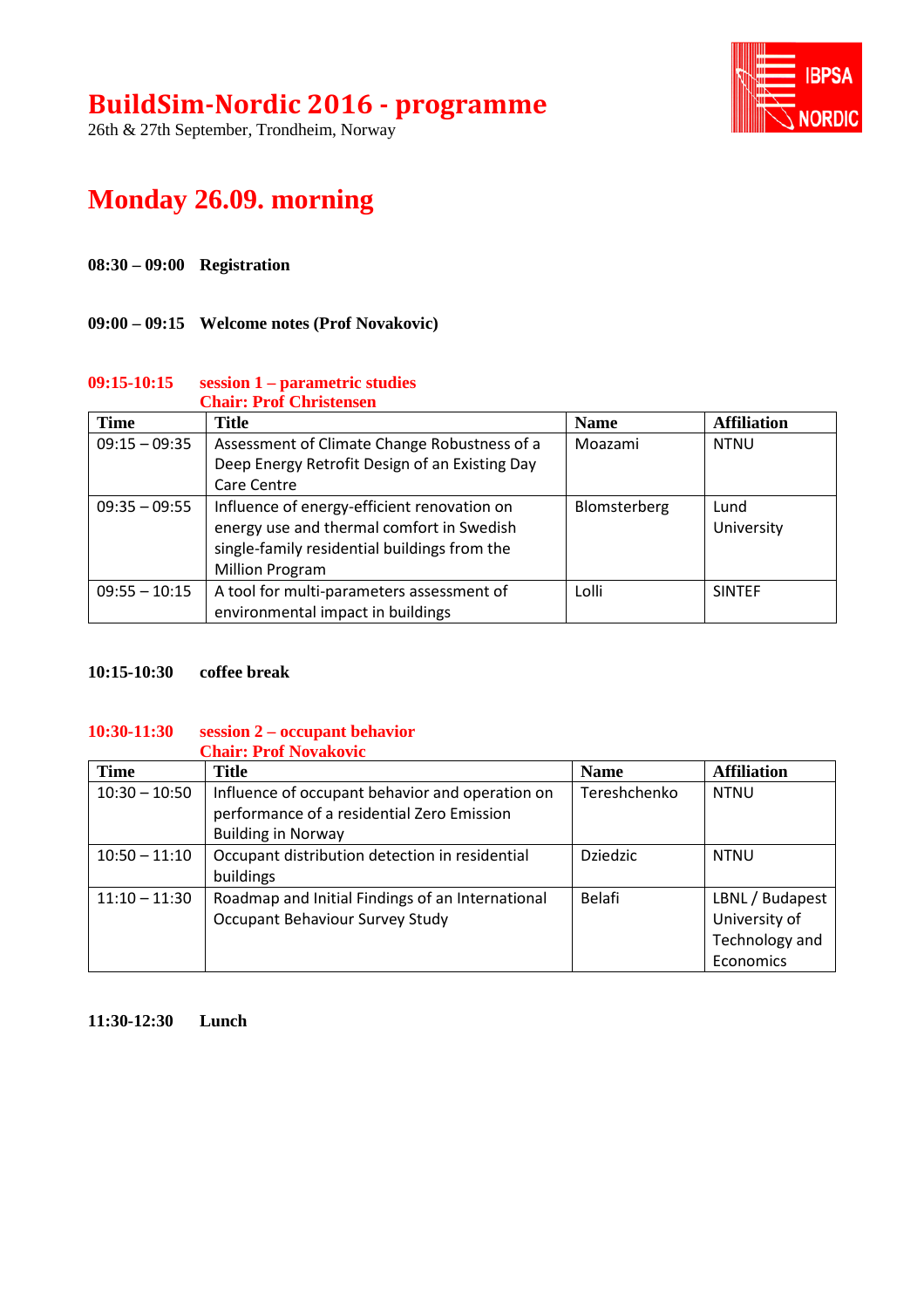

26th & 27th September, Trondheim, Norway

## **Monday 26.09. afternoon**

#### **Chair: Dr. Haase** Time | Title | Name | Affiliation 12:30 – 12:50 A Thermal Model of an Active Chilled Beam Filipsson | Chalmers University 12:50 – 13:10 Simplified space-heating distribution using radiators in super-insulated apartment buildings Georges | NTNU 13:10 – 13:30 | Heat Pump Systems Adapted to Energy-Flexible and Highly Insulated Buildings in Cold Climate Clauss NTNU

#### **12:30 – 13:30 session 3 – heating models**

#### **13:30 – 13:45 Coffee break**

#### **13:45 – 14:45 session 4 – new advances in building simulation Chair: Prof Blomsterberg**

| <b>Time</b>     | Title                                            | <b>Name</b>      | <b>Affiliation</b> |
|-----------------|--------------------------------------------------|------------------|--------------------|
| $13:45 - 14:05$ | Using Dynamic Simulations to Analyze the Control | Rohde            | <b>NTNU</b>        |
|                 | of an Integrated Thermal Energy System for a     |                  |                    |
|                 | <b>Building Complex</b>                          |                  |                    |
| $14:05 - 14:25$ | An interactive methodology for selecting a       | Jalilzadehazhari | Linnaeus           |
|                 | suitable window design                           |                  | University         |
| $14:25 - 14:45$ | Flow interaction between diffuse ceiling         | Lestinen         | Aalto University   |
|                 | ventilation and thermal plumes                   |                  |                    |
| $14:45 - 15:05$ | Renovation of shopping centres in Norway         | Haase            | <b>SINTEF</b>      |

#### **15:05 - 15:20 Coffee break**

#### **15:20 - 15:50 IBPSA-Nordic General meeting (open for all members)**

#### **15:50 - 17:50 IBPSA-Nordic Board meeting (only for board members)**

#### **19:00 - 21:00 Dinner**

Restaurant: Frati <http://www.frati.no/> Kongens gate 20, 7011 Trondheim Meeting place: [Google link](https://www.google.com/maps/place/Frati+restaurant/@63.4307823,10.3915537,17z/data=!3m1!4b1!4m5!3m4!1s0x466d319b6d03a4d9:0x7f00e8dd6ee4efc!8m2!3d63.4307799!4d10.3937424) Monday September 26th, 19:00.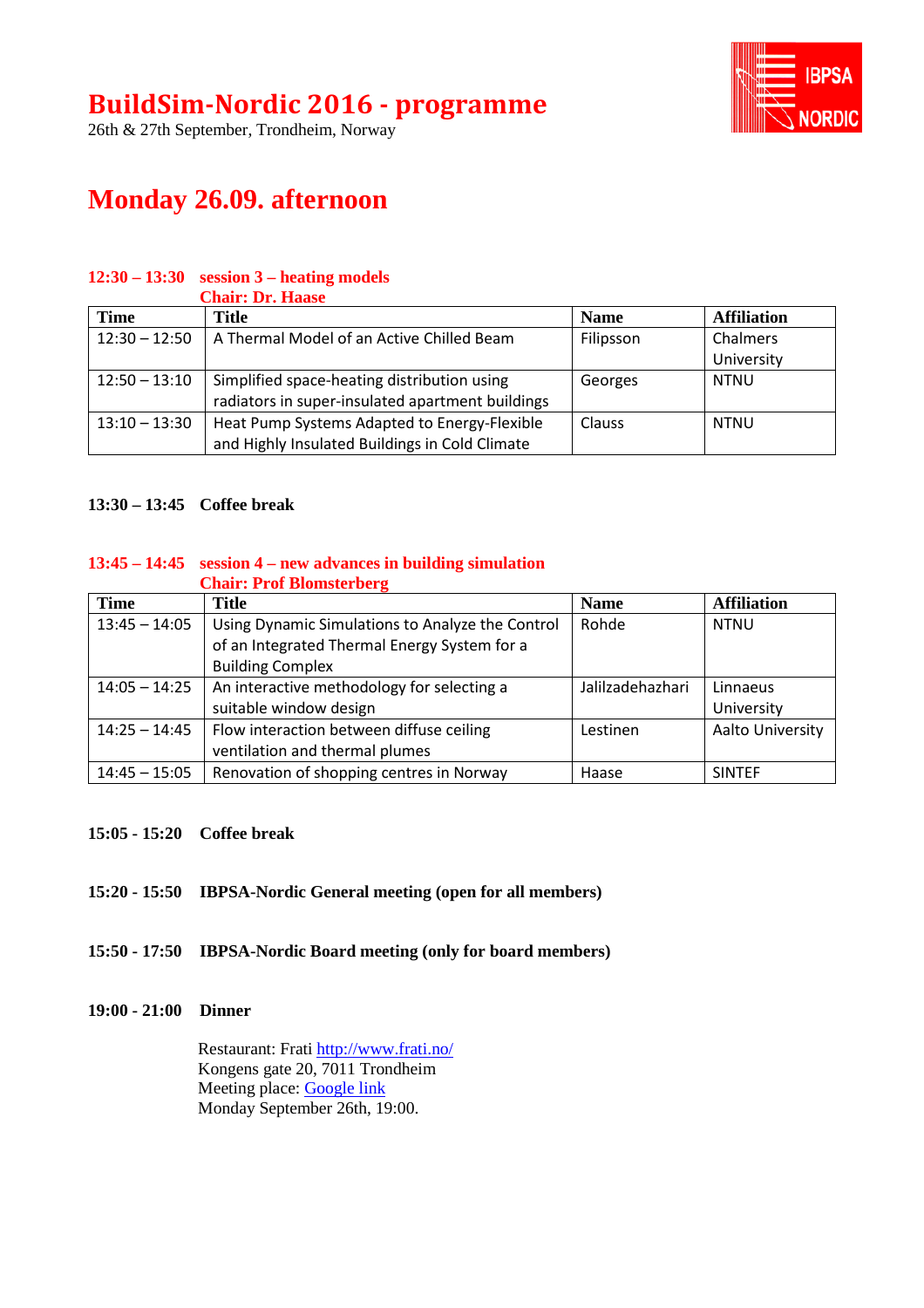26th & 27th September, Trondheim, Norway



# **Tuesday 27.09.**

#### **08:30 – 09:30 session 5 – optimization Chair: Dr. Roseth Karlsen**

| Chan . Di . Roseth Raffsen |                                                                                                                       |             |                    |
|----------------------------|-----------------------------------------------------------------------------------------------------------------------|-------------|--------------------|
| <b>Time</b>                | Title                                                                                                                 | <b>Name</b> | <b>Affiliation</b> |
| $08:30 - 08:50$            | A genetic algorithm for generating optimized<br>typical meteorological years in any climate                           | Schild      | HIOA               |
| $08:50 - 09:10$            | ZEB supporting tool: A supporting tool for the<br>early design phase analysis of energy systems in<br><b>ZEBs</b>     | Skeie       | <b>SINTEF</b>      |
| $09:10 - 09:30$            | Towards practical optimization approach for<br>investigating computationally-expensive<br>integrated building designs | Hamdy       | <b>NTNU</b>        |

#### **09:30 - 09:45 coffee break / BuildSim-Nordic award meeting (board members only)**

| $\sigma$       |                                       |                     |
|----------------|---------------------------------------|---------------------|
| software       | Topics <sup>*</sup>                   |                     |
| <b>IDA ICE</b> | <b>IDA ICE</b>                        | Mika Vuolle,        |
|                |                                       | egua                |
| <b>COMSOL</b>  | Introduction to comsol                | Erlend Kristiansen, |
|                |                                       | comsol              |
|                | How to handle Occupant behavior in BS | Zsofia Belafi,      |
|                |                                       | LBNL                |
|                |                                       |                     |

#### **09:45 – 11:45 session 6 - workshops**

\* more information in the back of the programme

#### **11:45 – 12:00 BuildSim-Nordic award ceremony**

- **12:00 Closing of BuildSim Nordic 2016**
- **12:00-14:00 Site visit of ZEB test cell and ZEB living lab / guided by Prof Francesco Goia, NTNU**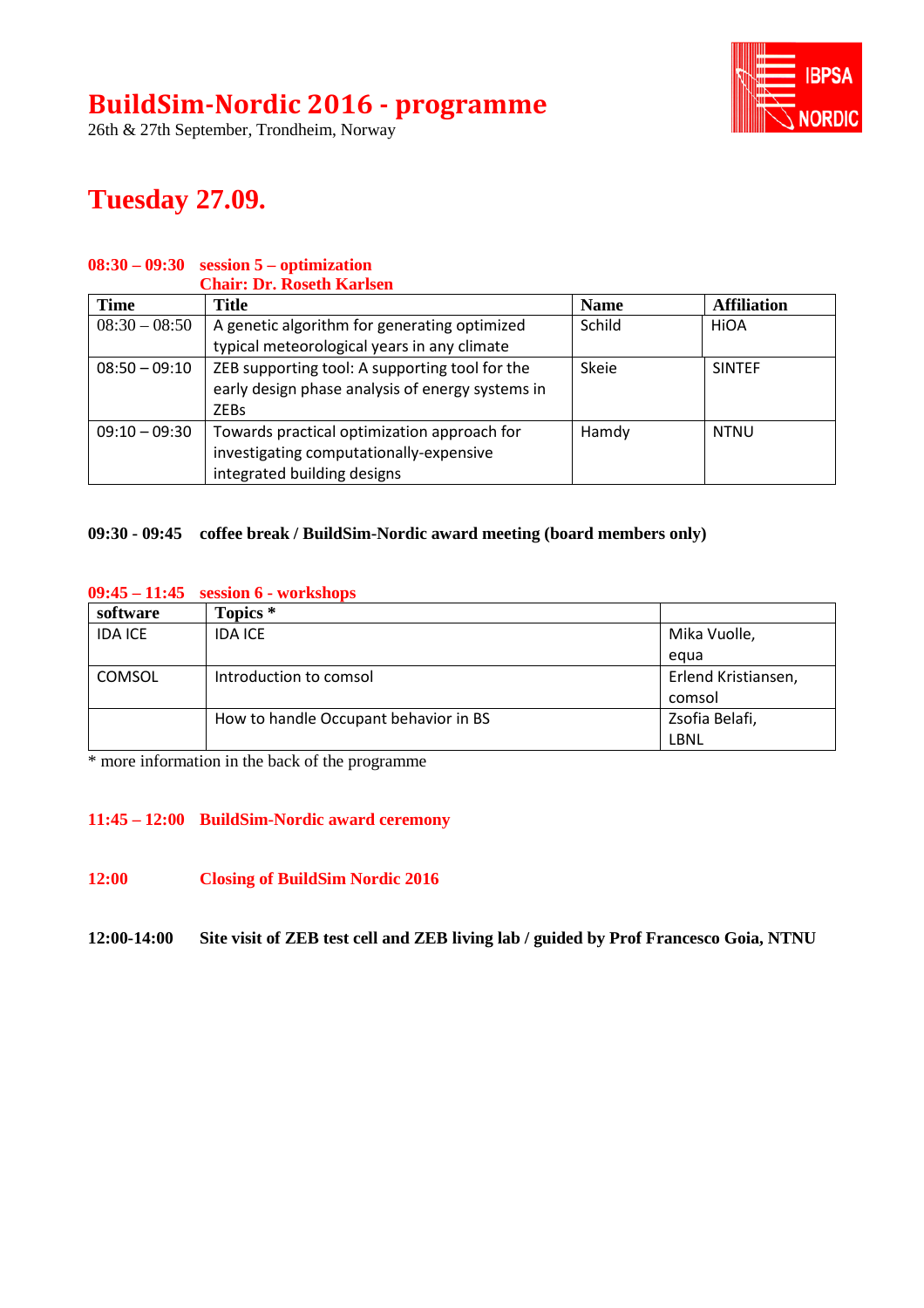

26th & 27th September, Trondheim, Norway

# **Session 6 – detailed information**

| <b>Tool</b>   | <b>IDA ICE</b>                                                                                                                                                                                                                                                                                                                                                                                                                 |
|---------------|--------------------------------------------------------------------------------------------------------------------------------------------------------------------------------------------------------------------------------------------------------------------------------------------------------------------------------------------------------------------------------------------------------------------------------|
| <b>Topics</b> | Mika Voulle can share his hints, suggest suitable approaches, share models I<br>have made etc. to tackle 'simulation challenges'. Rest of the time we could<br>use for tip & tricks and also I can show some becoming features, for example<br>parametric run, which will be a dynamite feature especially for researchers.<br>And the link between IDA-ICE and free full fledge CFD software could be<br>interesting as well. |
| Introduction  | You can send your questions and models beforehand or bring them with you.<br>Pls don't hesitate to take contact to me.                                                                                                                                                                                                                                                                                                         |
| Presentations | We could discuss the 'simulation challenges' that you have faced or will face<br>in the future. I can share my hints, suggest suitable approaches, share models<br>I have made etc.                                                                                                                                                                                                                                            |
| Aims          | The aim of the two hours clinic session is smooth your future IDA ICE<br>modelling work.                                                                                                                                                                                                                                                                                                                                       |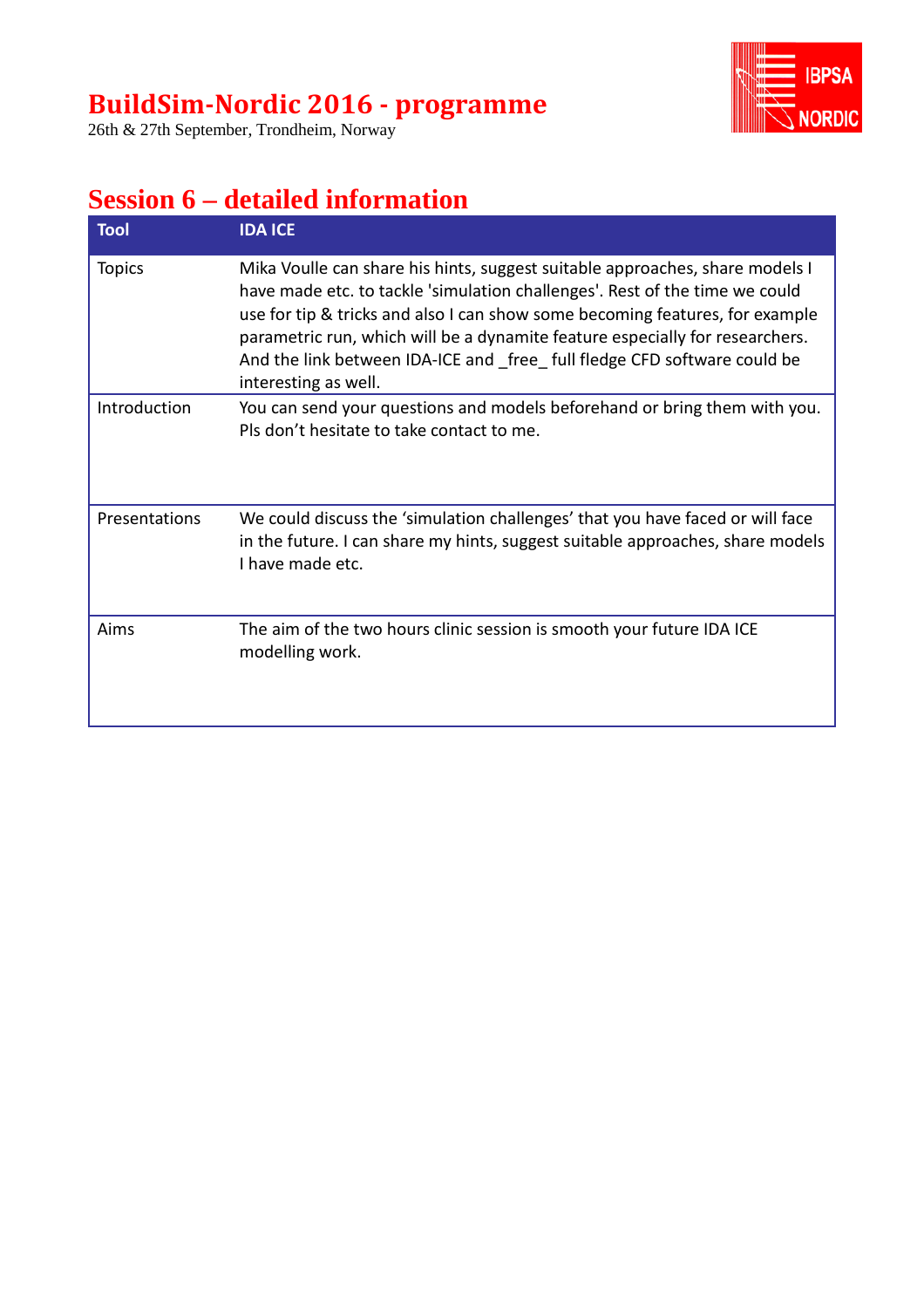26th & 27th September, Trondheim, Norway



# **Session 6 – detailed information**

| <b>Tool</b>   | comsol                                                                                                                                                                                                                                                                                                            |
|---------------|-------------------------------------------------------------------------------------------------------------------------------------------------------------------------------------------------------------------------------------------------------------------------------------------------------------------|
| <b>Topics</b> | <b>COMSOL Multiphysics simulation</b><br>Discuss your application area and get assistance from a COMSOL engineer.                                                                                                                                                                                                 |
| Introduction  | You are invited to join us for an opportunity to advance your skills in<br>multiphysics simulation. At this workshop, you will see the capabilities and<br>workflow of the COMSOL Multiphysics <sup>®</sup> software* and learn through a guided<br>hands-on exercise.                                            |
| Presentations | - COMSOL Multiphysics® Software & Application Builder Get an introduction<br>to the capabilities of COMSOL Multiphysics and the fundamental modeling<br>workflow.<br>Watch a live presentation of the entire analysis process via a practical                                                                     |
|               | example.<br>Learn how you can benefit from expanding the power of simulation to a wider<br>audience with the Application Builder.<br>See how quick and easy it is to turn your sophisticated COMSOL model into a<br>specialized application that any engineer can use.                                            |
|               | - Doing Building Physics in COMSOL<br>A few models specific for building physics will be presented:<br>Heat transfer, structural mechanics, building acoustics, moisture transport.<br>- Hands-On Tutorial                                                                                                        |
|               | Set up and solve your first COMSOL Multiphysics simulation on your own<br>computer with step-by-step guidance.<br>Discuss your application area and get assistance from a COMSOL engineer.<br>Start your free two-week trial* and work through your own simulations with<br>help from our applications engineers. |
|               | To participate in the hands-on session, we recommend bringing a laptop to<br>the event in order to get the most out of it                                                                                                                                                                                         |
| Aims          | You will leave with new skills to work on your own applications using your free<br>two-week COMSOL Multiphysics trial*.                                                                                                                                                                                           |

\* We would like to register the participants in our system to be able to send out a trial license. For this we have a registration webpage:

<https://www.comsol.no/events/workshop/Introduction-to-COMSOL-Multiphysics-11691>